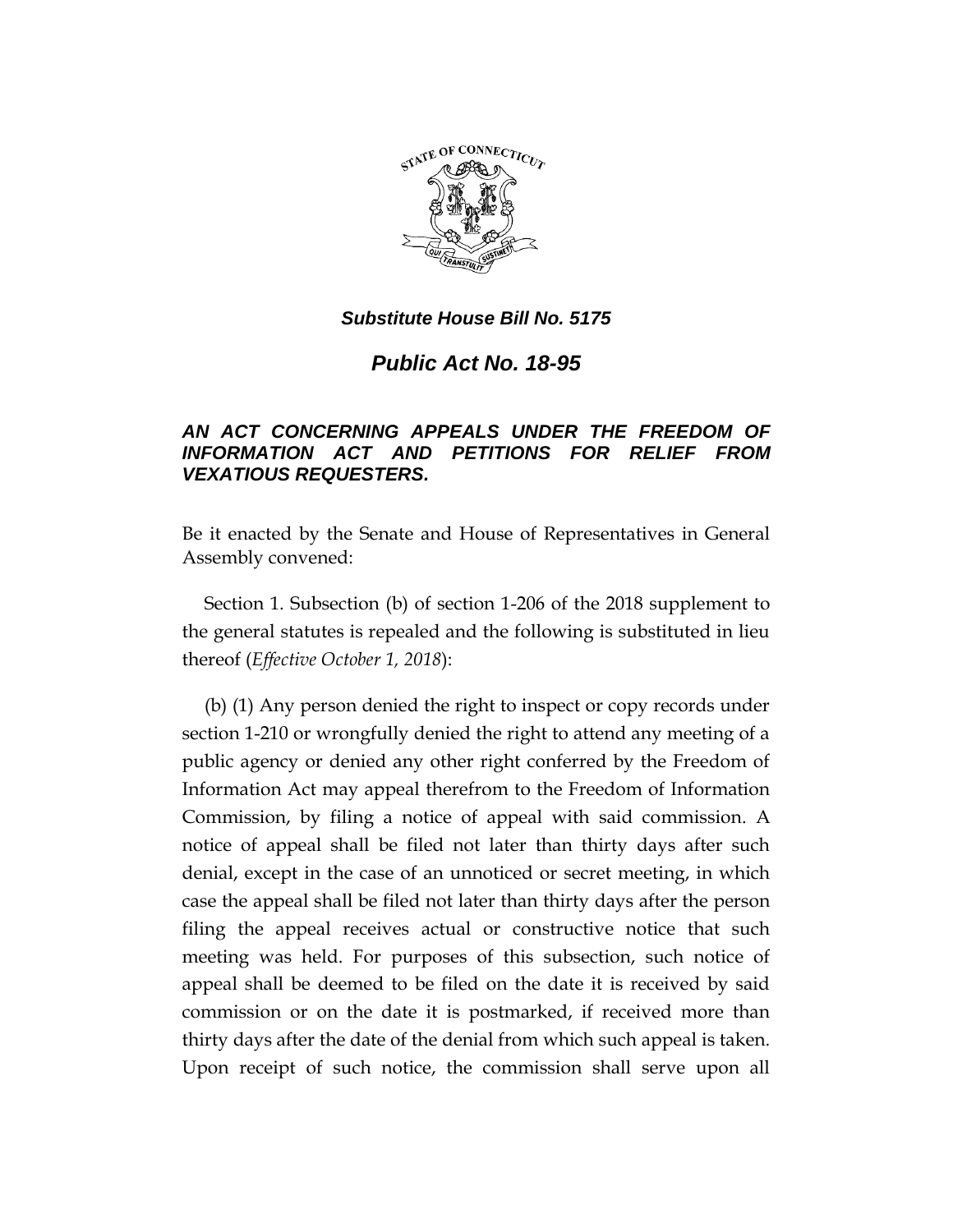parties, by certified or registered mail, a copy of such notice together with any other notice or order of such commission. In the case of the denial of a request to inspect or copy records contained in a public employee's personnel or medical file or similar file under subsection (c) of section 1-214, the commission shall include with its notice or order an order requiring the public agency to notify any employee whose records are the subject of an appeal, and the employee's collective bargaining representative, if any, of the commission's proceedings and, if any such employee or collective bargaining representative has filed an objection under said subsection (c), the agency shall provide the required notice to such employee and collective bargaining representative by certified mail, return receipt requested or by hand delivery with a signed receipt. A public employee whose personnel or medical file or similar file is the subject of an appeal under this subsection may intervene as a party in the proceedings on the matter before the commission. Said commission shall, after due notice to the parties, hear and decide the appeal within one year after the filing of the notice of appeal. The commission shall adopt regulations in accordance with chapter 54, establishing criteria for those appeals which shall be privileged in their assignment for hearing. Any such appeal shall be heard not later than thirty days after receipt of a notice of appeal and decided not later than sixty days after the hearing. If a notice of appeal concerns an announced agency decision to meet in executive session or an ongoing agency practice of meeting in executive sessions, for a stated purpose, the commission or a member or members of the commission designated by its chairperson shall serve notice upon the parties in accordance with this section and hold a preliminary hearing on the appeal not later than seventy-two hours after receipt of the notice, provided such notice shall be given to the parties at least forty-eight hours prior to such hearing. During such preliminary hearing, the commission shall take evidence and receive testimony from the parties. If after the preliminary hearing the commission finds probable cause to believe

*Public Act No. 18-95 2 of 6*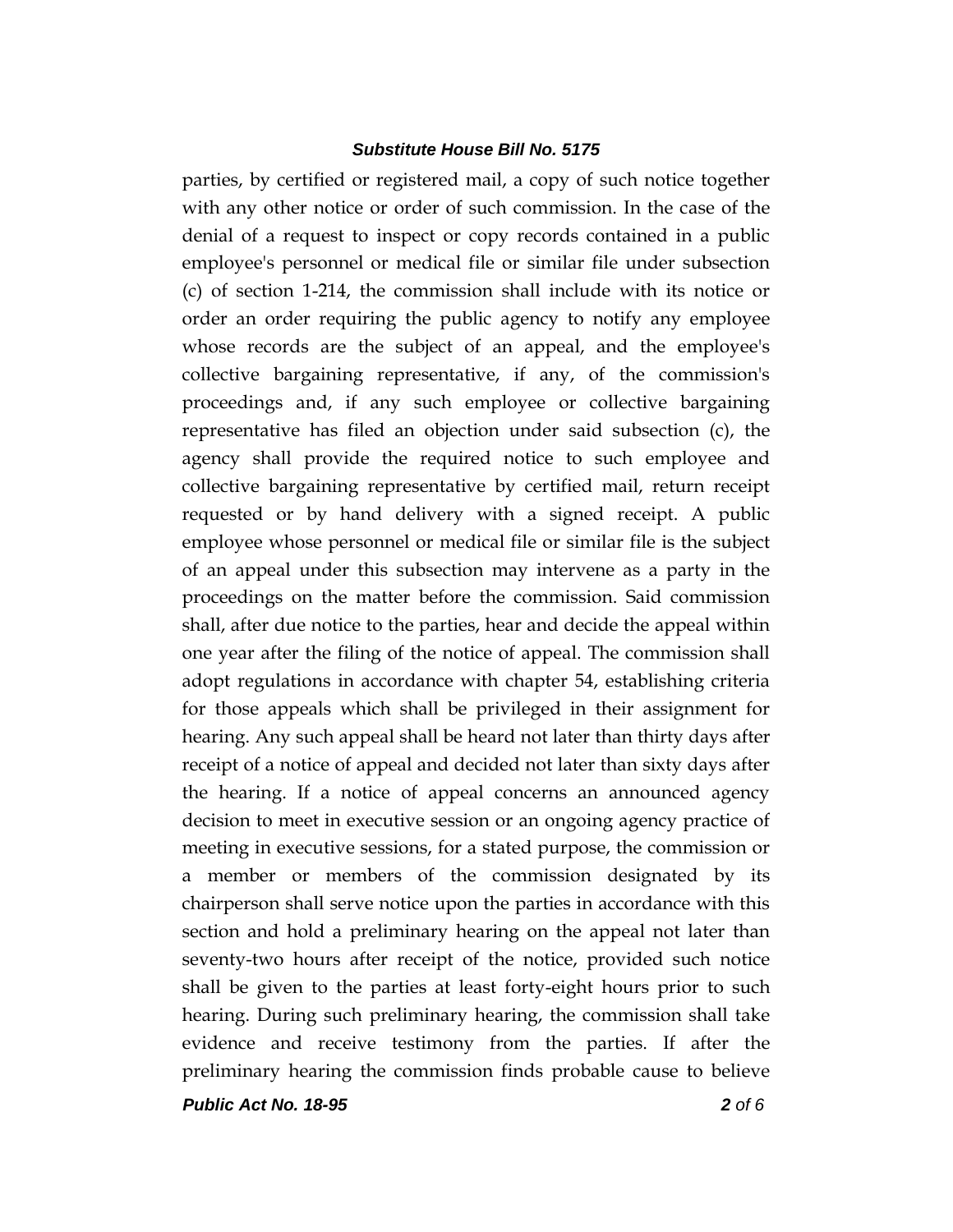that the agency decision or practice is in violation of sections 1-200 and 1-225, the agency shall not meet in executive session for such purpose until the commission decides the appeal. If probable cause is found by the commission, it shall conduct a final hearing on the appeal and render its decision not later than five days after the completion of the preliminary hearing. Such decision shall specify the commission's findings of fact and conclusions of law.

(2) In any appeal to the Freedom of Information Commission under subdivision (1) of this subsection or subsection (c) of this section, the commission may confirm the action of the agency or order the agency to provide relief that the commission, in its discretion, believes appropriate to rectify the denial of any right conferred by the Freedom of Information Act. The commission may declare null and void any action taken at any meeting which a person was denied the right to attend and may require the production or copying of any public record. In addition, upon the finding that a denial of any right created by the Freedom of Information Act was without reasonable grounds and after the custodian or other official directly responsible for the denial has been given an opportunity to be heard at a hearing conducted in accordance with sections 4-176e to 4-184, inclusive, the commission may, in its discretion, impose against the custodian or other official a civil penalty of not less than twenty dollars nor more than one thousand dollars. If the commission finds that a person has taken an appeal under this subsection frivolously, without reasonable grounds and solely for the purpose of harassing the agency from which the appeal has been taken, after such person has been given an opportunity to be heard at a hearing conducted in accordance with sections 4-176e to 4-184, inclusive, the commission may, in its discretion, impose against that person a civil penalty of not less than twenty dollars nor more than one thousand dollars. The commission shall notify a person of a penalty levied against him pursuant to this subsection by written notice sent by certified or registered mail. If a

*Public Act No. 18-95 3 of 6*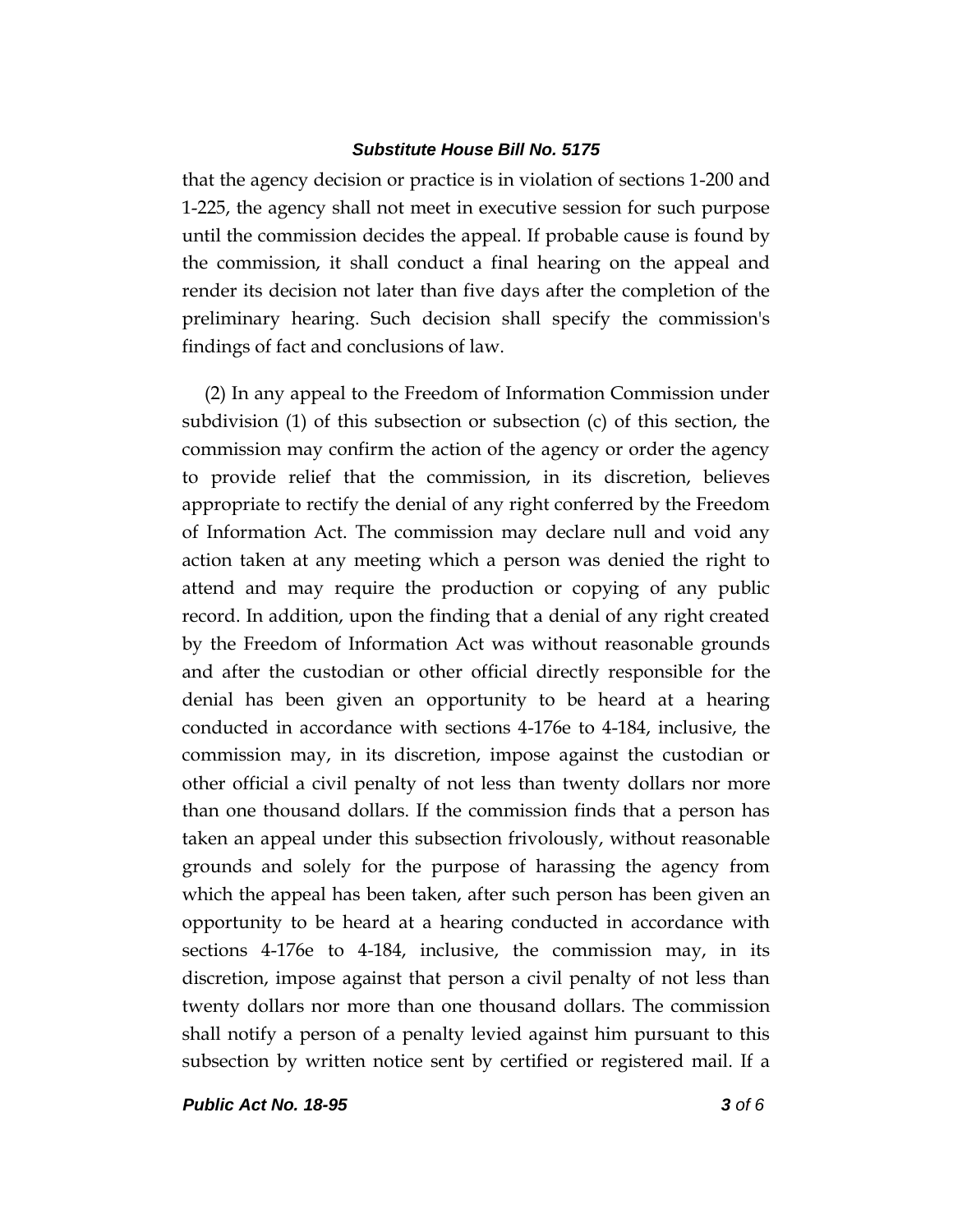person fails to pay the penalty within thirty days of receiving such notice, the superior court for the judicial district of Hartford shall, on application of the commission, issue an order requiring the person to pay the penalty imposed. If the executive director of the commission has reason to believe an appeal under subdivision (1) of this subsection or subsection (c) of this section (A) presents a claim beyond the commission's jurisdiction; (B) would perpetrate an injustice; or (C) would constitute an abuse of the commission's administrative process, the executive director shall not schedule the appeal for hearing without first seeking and obtaining leave of the commission. The commission shall provide due notice to the parties and review affidavits and written argument that the parties may submit and grant or deny such leave summarily at its next regular meeting. The commission shall grant such leave unless it finds that the appeal: (i) Does not present a claim within the commission's jurisdiction; (ii) would perpetrate an injustice; or (iii) would constitute an abuse of the commission's administrative process. Any party aggrieved by the commission's denial of such leave may apply to the superior court for the judicial district of Hartford, within fifteen days of the commission meeting at which such leave was denied, for an order requiring the commission to hear such appeal.

(3) In making the findings and determination under subdivision (2) of this subsection the commission shall consider the nature of any injustice or abuse of administrative process, including but not limited to: (A) The nature, content, language or subject matter of the request or the appeal, including, among other factors, whether the request or appeal is repetitious or cumulative; (B) the nature, content, language or subject matter of prior or contemporaneous requests or appeals by the person making the request or taking the appeal; **[**and**]** (C) the nature, content, language or subject matter of other verbal and written communications to any agency or any official of any agency from the person making the request or taking the appeal; (D) any history of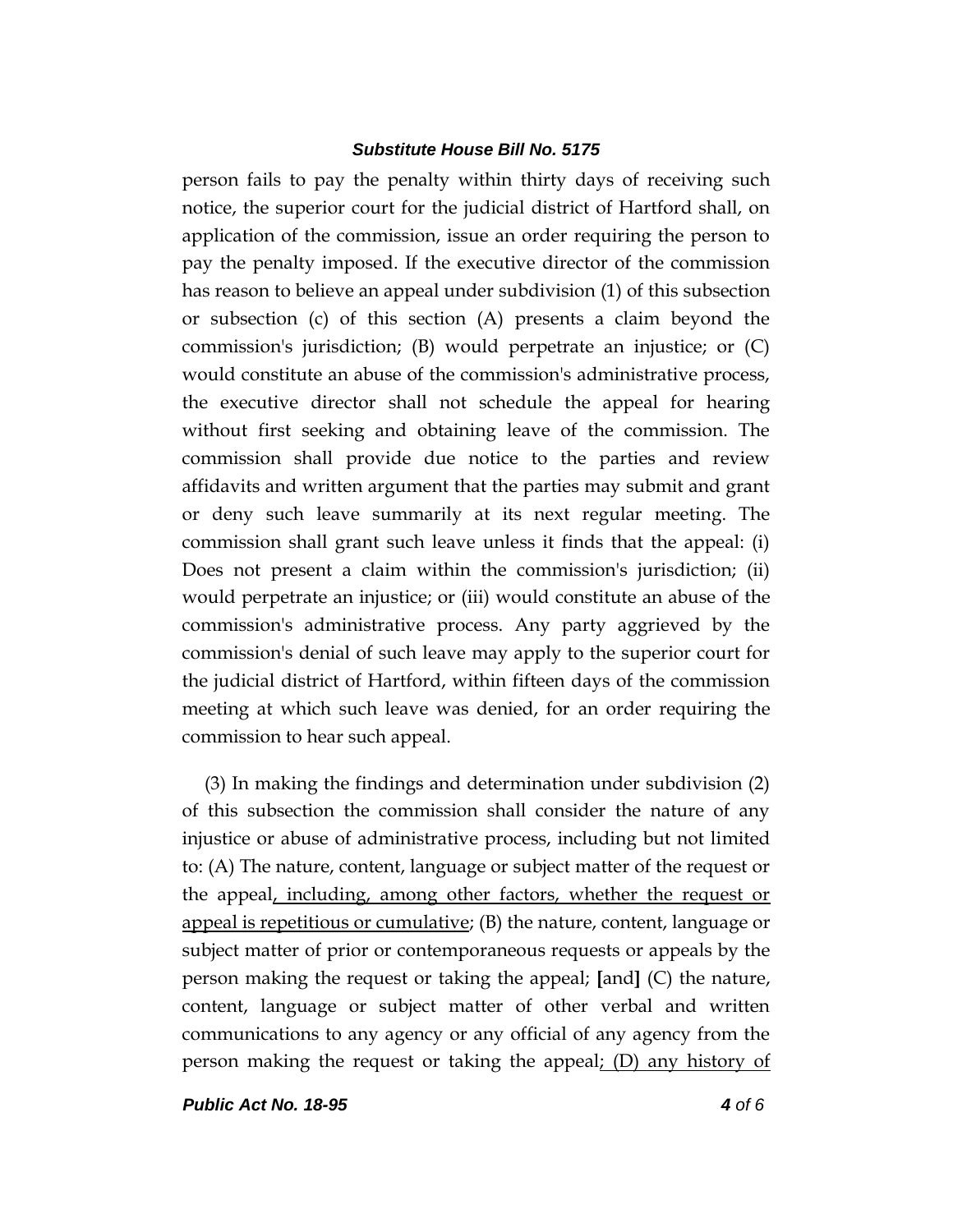nonappearance at commission proceedings or disruption of the commission's administrative process, including, but not limited to, delaying commission proceedings; and (E) the refusal to participate in settlement conferences conducted by a commission ombudsman in accordance with the commission's regulations.

(4) Notwithstanding any provision of this subsection to the contrary, in the case of an appeal to the commission of a denial by a public agency, the commission may, upon motion of such agency, confirm the action of the agency and dismiss the appeal without a hearing if it finds, after examining the notice of appeal and construing all allegations most favorably to the appellant, that (A) the agency has not violated the Freedom of Information Act, or (B) the agency has committed a technical violation of the Freedom of Information Act that constitutes a harmless error that does not infringe the appellant's rights under said act.

(5) Notwithstanding any provision of this subsection, a public agency may petition the commission for relief from a requester that the public agency alleges is a vexatious requester. Such petition shall be sworn under penalty of false statement, as provided in section 53a-157b, and shall detail the conduct which the agency alleges demonstrates a vexatious history of requests, including, but not limited to: (A) The number of requests filed and the total number of pending requests; (B) the scope of the requests; (C) the nature, content, language or subject matter of the requests; (D) the nature, content, language or subject matter of other oral and written communications to the agency from the requester; and (E) a pattern of conduct that amounts to an abuse of the right to access information under the Freedom of Information Act or an interference with the operation of the agency. Upon receipt of such petition, the executive director of the commission shall review the petition and determine whether it warrants a hearing. If the executive director determines that a hearing